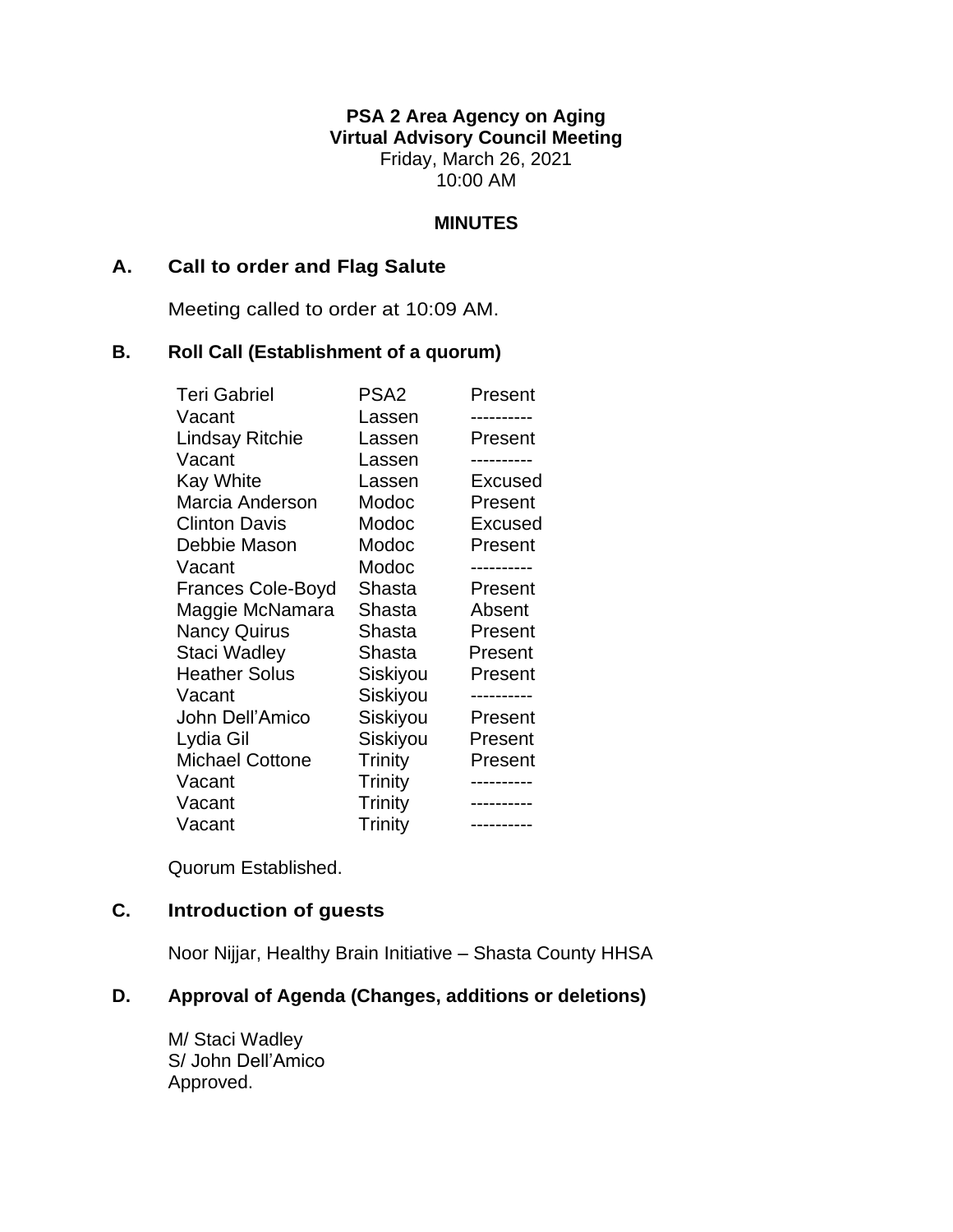## **E. Approval of Meeting Minutes – January 29, 2021**

M/ John Dell'Amico S/ Staci Wadley Approved.

## **F. Open Session / Announcements**

(Opportunity to hear comments from the community and for announcements)

Marcia – the Tule Lake Family Resource Center will be open April  $5<sup>th</sup>$  for walkins. On April  $7<sup>th</sup>$ , a blood drive will be held at the Resource Center. They are continuing to give out the Thursday food package. They have distributed something like 3,000 pounds of vegetables.

Nancy – Trinity Virtual Health Fair – April 19<sup>th</sup>-23<sup>rd</sup> (Monday-Friday) on Zoom. There will be PSAs, as well as five feature presentations. Very excited to see this new way of reaching out to the community. One particular day will focus on seniors. Nancy will send the information to Teri.

#### **G. Reports:**

Chairman's Report – Clinton Davis

Teri – If you refer to the Executive Board roster in your packet, we have new members of the PSA2 Executive Board, with transition of Supervisors in a few counties. About half of the board is switching out. Jeff Hemphill from Lassen is the new Vice-Chairman and Tom Hammond is the alternate. In Shasta, Patrick Jones is new to the board. In Siskiyou, Ed Valenzuela is the new Chairman, and Nancy Ogren is the alternate. In Trinity, Liam Gogan and Jill Cox are new to the board. There is one vacancy in Trinity.

- Update on Advisory Council Activities
- Advisory Council Membership Report

Teri – In Shasta, we have two new members of the Advisory Council, Maggie McNamara and Frances Cole-Boyd. We have two applications in for vacancies in Lassen that have gone to the BOS for appointment. We have given out three applications for Siskiyou. We have three vacancies in Trinity. We have one person in Trinity who is interested.

TACC Report – Clinton Davis, Advisory Council Chairman

• Update on Recent TACC Activities

No TACC Report.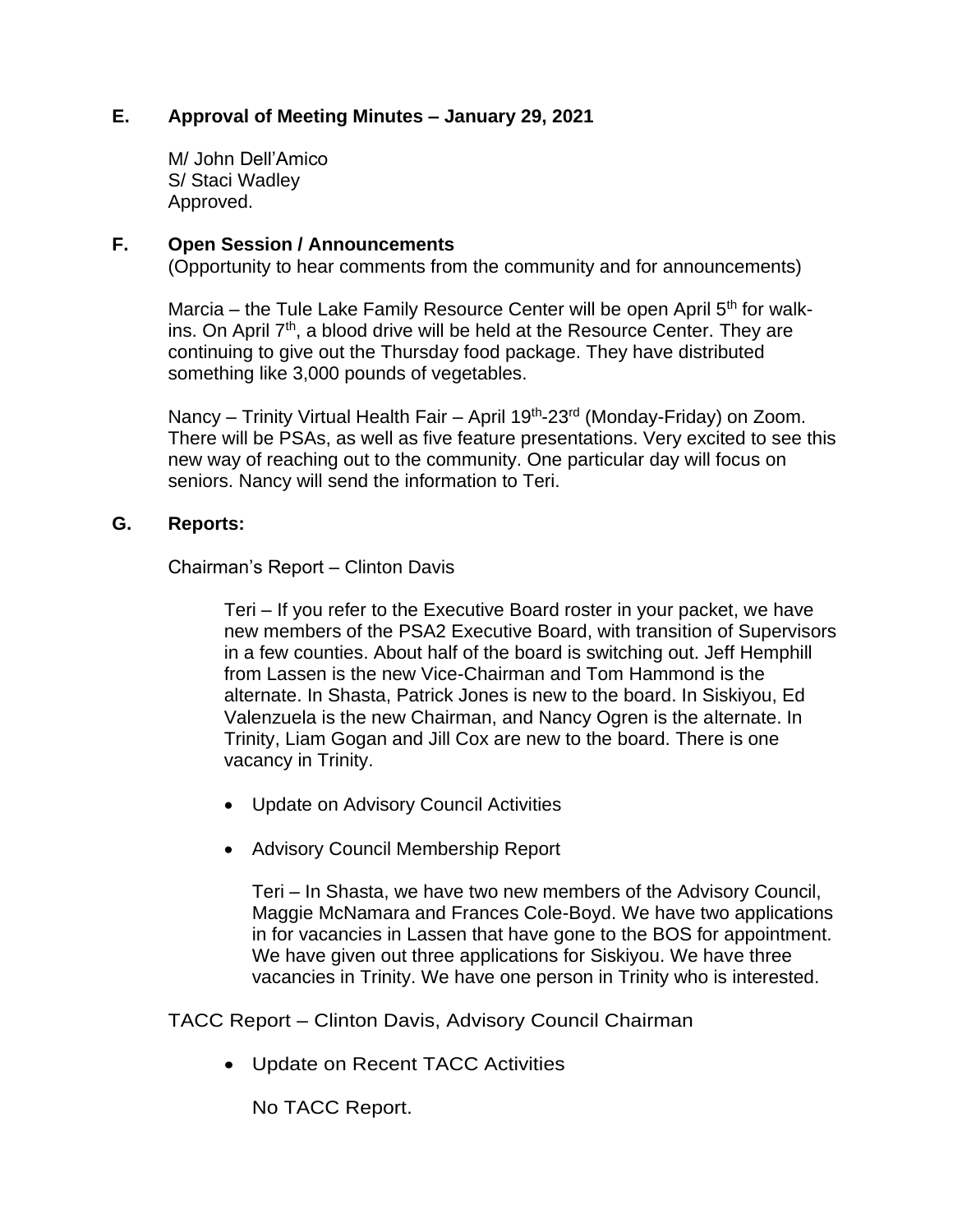## CSL Report – Teri Gabriel

#### • News on CSL Representation

Both CSL members from PSA2 have resigned. We have two vacancies – one for an Assemblyman and one for a Senior Senator. I was contacted by a representative from PSA3. They are part of a NorCal rural caucus and are interested in talking to the PSA2 Advisory Council about CSL. With everything not yet opening up, there has not been a lot of activity in CSL, so we are not missing out on activity at this time. Senior Rally Day is coming up. This is a day where seniors can go and make their voices heard. It will happen virtually this year on May 4<sup>th</sup> from 9AM-2PM. Keynote speaker is Kim McCoy-Wade, Director of California Department of Aging, who will speak on the Master Plan for Aging, as well as Assemblyman Nazarian, chair of the Aging and Long-Term Care Committee.

Nutrition Report – Nancy Quirus

• Update on CalFresh Healthy Living Program

President Biden's America Rescue Plan - 3.5B households are experiencing food insecurity due to the pandemic. The America Rescue Plan includes increased funding for CalFresh benefits, providing an additional \$28 per month, per person through September 2021. Besides reducing food insecurity, for each additional dollar of benefits, this produces \$1.79 in economic activity. In addition, this plan includes \$37M for the Commodity Supplemental Food Program, which works to improve the health and nutrition of older adults. Locally, in Modoc, TEACH has initiated a partnership with First 5 Siskiyou to offer CalFresh To Go to provide outreach to older adults. Lydia – Every week there was a gentleman who came from Yreka, Mr. Getty, who did a presentation on the economic development of Siskiyou to the City Council. There will be funding for people who have their water turned off due to being in arrears to catch up their bill. There will be more food provided at the Tule Lake Family Resource Center.

Mental Health Services Act (MHSA) Report

• Update on Each County's MHSA Services Activities

MHSA funding is focused on mental health and well-being for all ages. We have seen that services for emotional support, suicide prevention, support groups very often are not focused on older adults. Advisory Council members have attended MHSA meetings. Some counties do include older adult issues. There is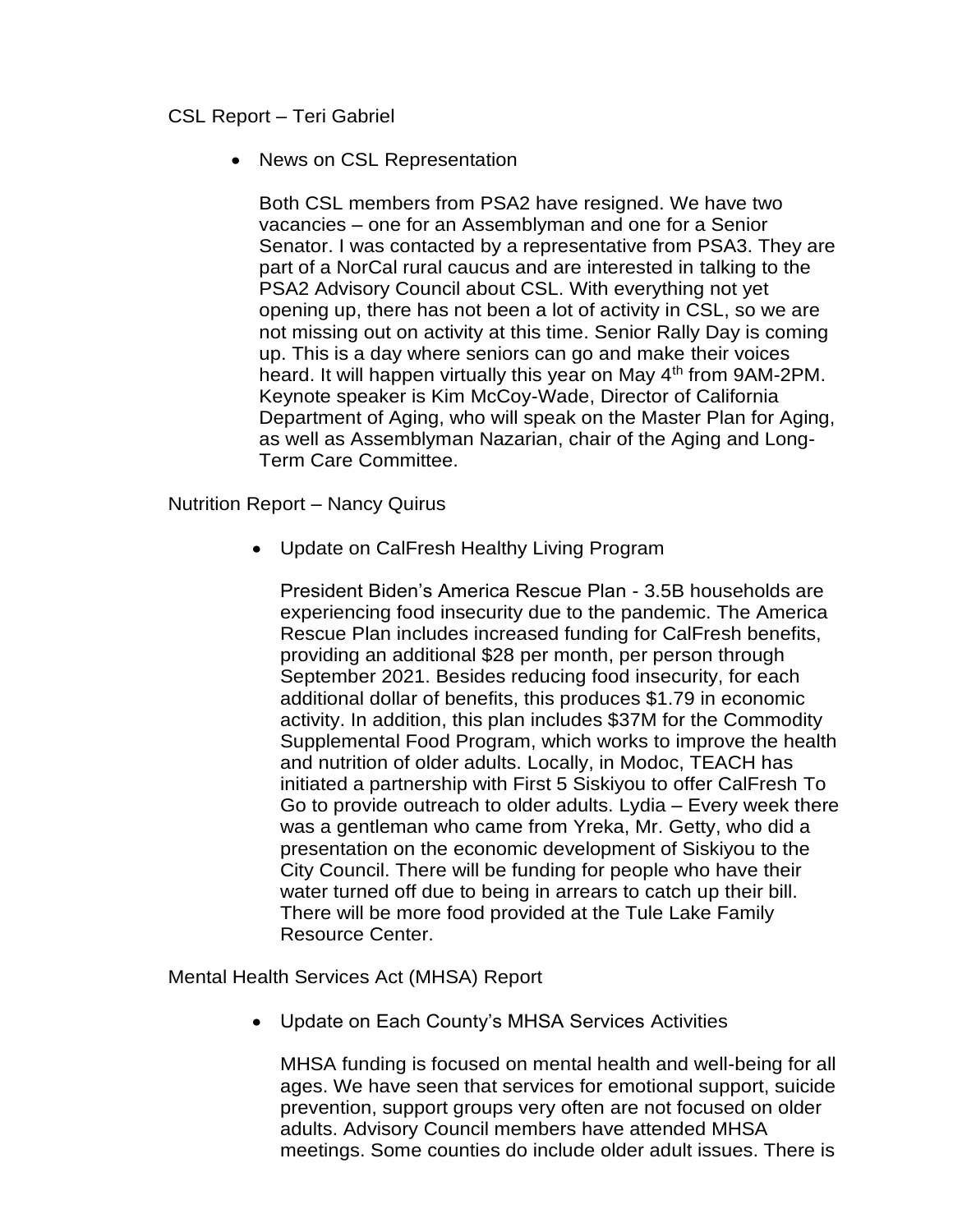an MHSA quarterly workgroup meeting in Shasta County. Next meeting is on March 30<sup>th</sup> from 10AM-11:30AM via GoToMeeting. Provides input for Shasta County's MHSA services. Please attend if you can. We will send out the information.

AB 383 (Salas) addresses mental health for older adults, and establishes a DHCS Mental Health Services Administrator to oversee services for older adults. Also develops outcomerelated indicators for the purpose of assessing the status of mental health services for older adults. PSA2 Advisory Council will provide a letter of support for this legislation.

Marcia – In Modoc, Rhonda Bandy has retired. She was the MHSA contact. Teri - Camy Rightmier in Siskiyou has gone to another department in the county. Nancy – We could reach out to Assemblyman Salas (Author) Assemblyman Nazarian (Chair of the Assembly Aging and Long-Term Care Committee) to express PSA@ Advisory Council's support of this legislation. Teri, Clinton, and Nancy will work on putting something together.

Ad Hoc Committee Reports:

• Update from PSA2 Outreach Committee

Teri – We have a volunteer working on our new website. I have some screenshots to share. We have links to lots of information. There will be areas to address elder abuse and prevention and links to where you can report elder abuse in each of the counties, the definition of elder abuse, caregiver services, health services, Long Term Care Ombudsman, etc. Our 800 number is there as well for Information and Assistance. We are trying to remember to update the PSA2 Facebook page so that when you send notices to us, we can convert that to a format to load on to the Facebook page and to the website when it is ready. Nancy – In the categories, will there be information about the Advisory Committee and who is on the committee? Teri – There will be information about Advisory Council members. People can contact PSA2 if they want to reach out to individual Advisory Council members.

• Update from Food Access Committee

Teri – Clinton, Staci, and Heather are on that committee. Staci – Dignity Health was able to work on some food access issues for Bieber. We were able to receive food donations via retailers associated with Feeding America. We have agreements with other agencies to pick up food on our behalf and distribute to their participants. We were able to get some food through an agreement with Dollar General in Fall River for Clinton's group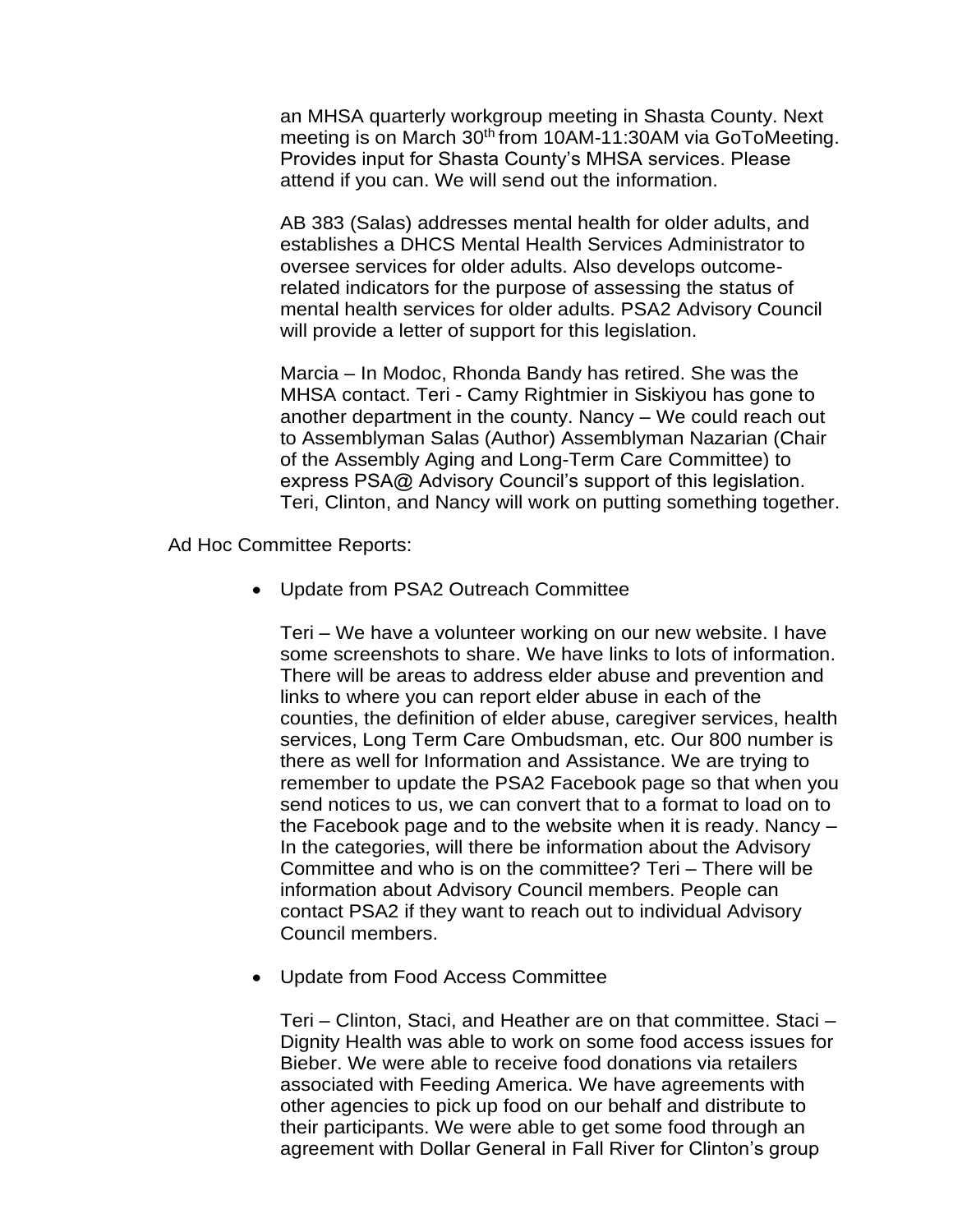to distribute. We are also working on an agreement at the Burney location. Nancy – Has there been any outreach to Holiday Market in Trinity? Staci – I don't know that Holiday Market is connected with Feeding America. Dignity Health is only able to operate in Shasta County. Nancy – Can you provide a link to help me find out which stores are part of Feeding America? Heather – We do receive food for Siskiyou County from various retailers. Nancy – Is Modoc connected to Feeding America? Knowing who the retailers are would be a good first step for Trinity and Modoc. Heather – The first step is to find out of there is a Feeding America partner in the area (which could be TEACH). Staci – Not every food pantry is affiliated with Feeding America, because there are costs associated. Teri – We can find out if TEACH in Modoc County is associated with Feeding America.

## **Director's Report– Teri Gabriel, Executive Director**

• Update on Program Services Due to COVID-19 pandemic

Nutrition programs continue to do drive-thru distributions and delivery. We are starting to hear chatter about reopening. San Diego and San Francisco are working on reopening plans, and will share those with nutrition providers. No one is in a hurry to reopen those dining centers. Even if participants have been vaccinated, some center staff may not have been vaccinated. We will continue the conversation with nutrition providers. Staci – Do we need to work with you on that, or will there be a mandate that comes down? Teri – Department of Aging has not released any protocols yet, but discussion have started. Social distancing and masking will still be needed. At minimum, you need an okay from your public health that will come to me and will address it with the Department of Aging.

• Update on Dignity at Home Fall Prevention Program

We are still working on this program. We have informed health care providers that this program is here. The deadline to spend the funds has been extended to next March. The materials have been ordered. If you want materials, please let us know.

• Update on Trinity County Request for Proposal Process

Trinity County has some finding that was not redistributed for nutrition and transportation services on the last Request for Proposal process. There have been community groups that have inquired about applying and bringing services back to the area. We have a meeting scheduled for next week to determine the timeline for the RFP process. Nancy and Staci are listed as representatives for the RFP Review Committee.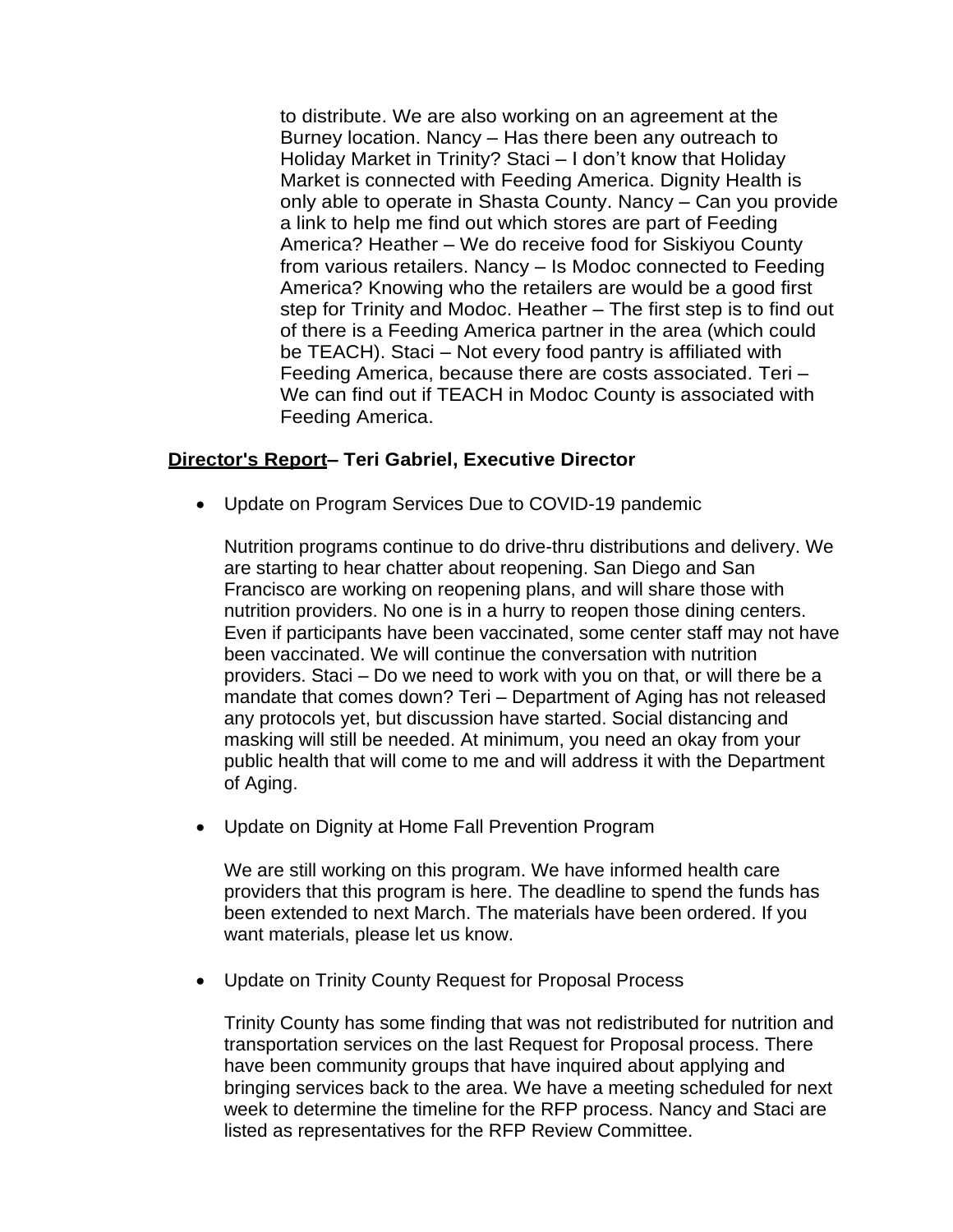• Other Agency Activity / Community Education Events

HICAP continue still working remotely. They have increased advertising in radio, TV, magazines and newsletters, which has produced new clients for the HICAP program. They are reaching out to seniors who are not connected to their local senior center and have reached 70 new clients. Two new HICAP counselors in Weaverville, and two in training from Tule Lake and Hayfork.

Ombudsman is making more facility visits. They hired a new Ombudsman II who is visiting more facilities using Personal Protective Equipment.

We have been communicating locally and with the state on reaching older adults who do not have access to vaccines, such as those who are homebound or who are not affiliated with a nutrition program.

Upcoming Webinar - Conversations about Dementia and Driver Safety on April 7th.

Justice in Aging – America Rescue Plan – There will be additional funding for programs funded through PSA2, including Ombudsman and nutrition programs. Nutrition programs will also receive CARES Act funding.

Mitigating Gender and Racial Bias – Tule Lake Resource Center and Siskiyou Behavioral Health Services – Virtual – on Wednesdays.

Brain Health – Healthy Brain Awareness Lunch and Learn (Virtual) – March  $31^{st}$  – City of Shasta Lake Visitor Center from 12-1. Presented by Shining Care (shiningcare.org).

Planning for Elder Abuse Awareness Month in June. We will make sure that each of the five counties has the yard signs. The Ombudsman program will expand into the other counties with signs on buses and bus stops.

Shining Care is hosting a drive-thru event.

## **H. Report on FY 20/21 Area Plan Goals & Objectives Activities**

Anyone who has worked on any of the objectives for FY20/21, please use the Activity Report in your packet and send them to Mike Cottone.

## **I. Approval of FY 21/22 Area Plan Goals & Objectives**

• Addition of Advance Health Care Directives and End of Life Planning Resource Distribution, Addition of Fall Prevention Resource Distribution & Update to Transportation Objectives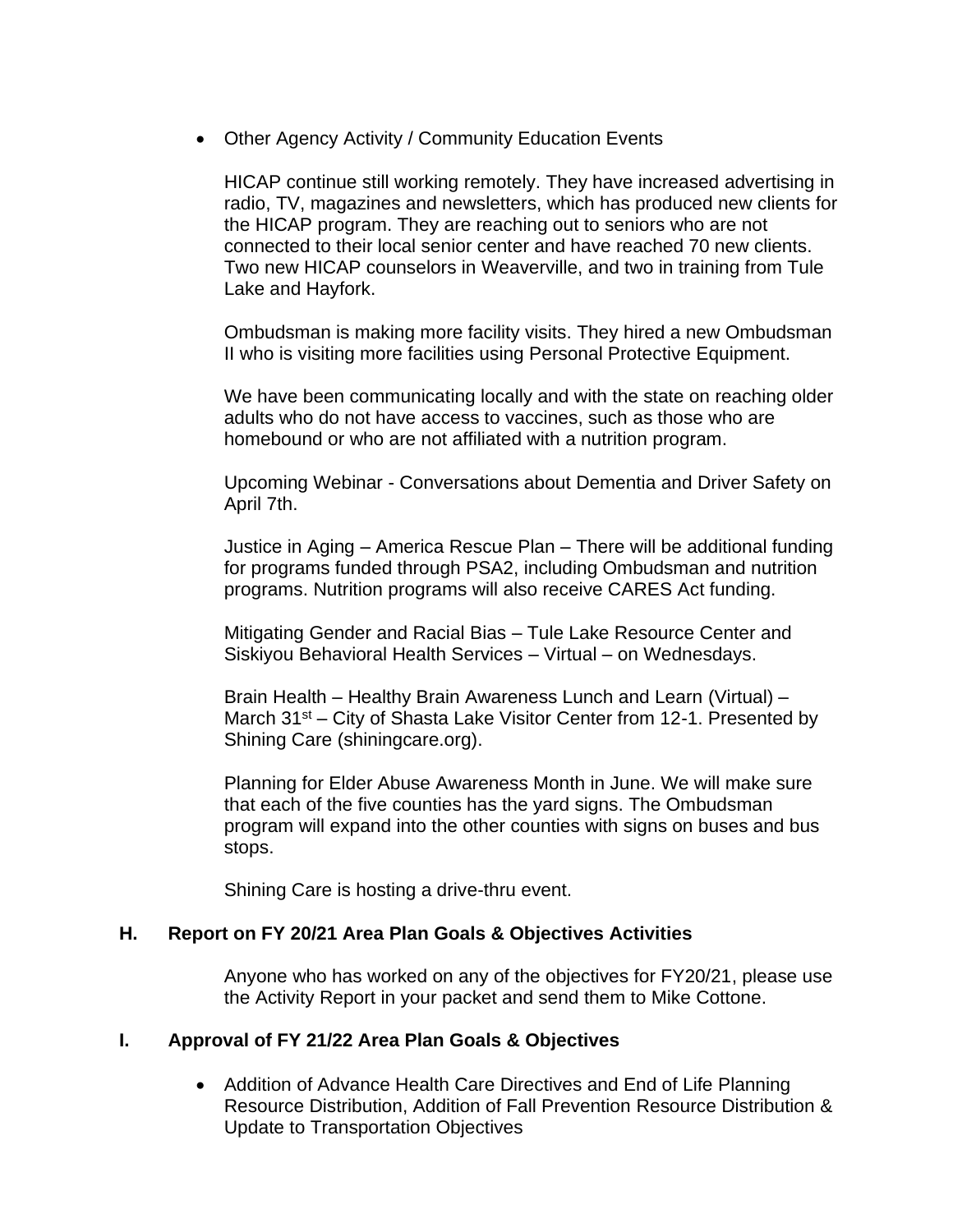The Advisory Council indicated that under Goal 2 we are adding new objectives (U & V). The Area Plan update is due to the Department of Aging by May 1<sup>st</sup>.

- U. With the support of the PSA 2 AAA Staff, the Advisory Council will make efforts to promote and distribute fall prevention education materials. This objective compliments the Dignity at Home Fall Prevention Program initiated in FY 2020/2021 to provide assistive devices to a means-tested adult and disabled population at risk for falls. Council members will assist with identification of interested community partners in the PSA 2 area, then coordinate with the PSA 2 executive office and assist with fall prevention material distribution to our older adult population. Fall prevention outreach will be promoted annually, during Fall Prevention Awareness Week in September, to support on-going mobility of older adults and their maintenance of independence.
- V. With support of the PSA 2 staff, the Advisory Council will assist with the circulation of Estate Planning and Advanced Healthcare Directive Materials in each county to educate the community on the importance of end of life planning for older adults. Efforts will include communication with local organizations to promote estate and end of life planning to avoid potential elder financial abuse.

Goal 3 – Transportation – was also updated. Related to existing objectives.

- A. Advisory Council representatives will encourage California Senior Legislature (CSL) members to lobby on transportation issues for the benefit of the PSA 2 region and the older and disabled adults it serves. CSL members are also encouraged to conduct other legislative efforts to advocate on transportation issues.
- B. In an effort to improve coordination in transportation services, PSA 2 AAA Advisory Council members will continue to participate in the California Association for Coordinated Transportation (CalACT) to enhance senior transportation options in PSA 2's communities. In addition, Advisory Council members will continue to educate community stakeholders on transportation issues and needs.
- C. Advisory Council members will advocate and educate local legislators and stakeholders on the need to increase transportation resources and promote mobility management.
- D. In an effort to enhance collaborative coordination, the Advisory Council will identify resources in the community in support of educating older adults and people with disabilities on available transportation services.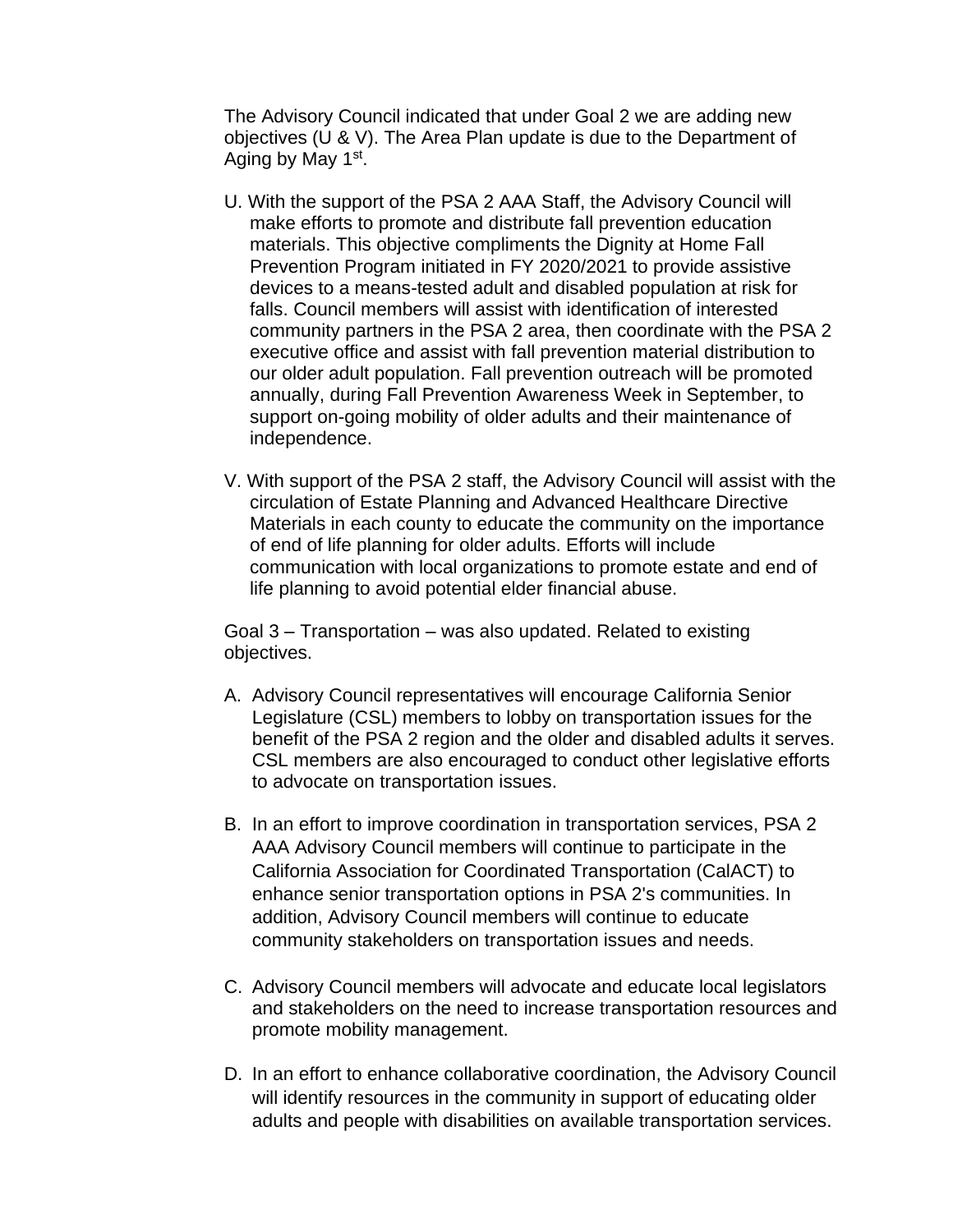E. To advance mobility management, a representative of the Advisory Council will report to the council on issues and needs presented in the Social Services Transportation Advisory Committee (SSTAC). Matters related to Transportation services will be shared with Advisory Council, PSA 2 Service Providers and the Community. This representative will also inform the council on progress toward emerging transportation services which would benefit older and disabled adults (inter-county transport, Sunday bus service, etc.).

Nancy - Goal 2, Objective B is something that the Advisory Council has not been educated on. There is a need for us to be brought up to speed on transportation issues, needs, highlights. Maybe we can include something on the agenda. This could be reported on when we report out on Goals and Objectives on the agenda (Report on FY 20/21 Area Plan Goals & Objectives Activities).

Lydia – Southern Cascade Transportation is providing transportation at no cost for Partnership Healthplan of California (PHC) (Medi-Cal) members. They should get some kind of funding to provide transportation for people who do not have Partnership, but are low income.

Teri – We did have a public hearing on Tuesday, and had four members of the public participate, as well as program staff. The Area Plan Update asks us to address any issues that were discussed or raised at the public hearing, and add those to the Area Plan. One use that was raised is concerning the Digital Divide. Due to the pandemic, awareness of the lack of internet access and computing devices in order for older adults to stay connected and socially engaged with the community. Residents in facilities were not able to stay in contact with their families. Department of Aging is stepping up on this issue. There was an opportunity for Department of Aging to receive Google Home devices for older adults. The downside is that these devices require internet access at the location where they will be used. Department of Aging is working with Apple to receive iPads for every Area Agency on Agency. These will come with a data plan that is good for two years. We don't have details yet as they are still being worked out. Frances – People on SSI can get Wi-Fi for \$10 per month. Teri – Legislators are pushing for broadband access for everyone.

Teri – Another issue raised at public hearing was reopening of senior centers. An individual from Lassen County asked when congregate meal service will be restarted. We are waiting on guidance from the state.

Teri – We heard from an individual from Trinity County who may be joining us next meeting. She is involved in the Village to Village concept, so we should hear more on this.

Teri - Any work that you are doing on Area Plan Goals and Objectives can be reported under Report on FY 20/21 Area Plan Goals & Objectives Activities, and also reported using the Activity Report form in your packet and emailing or faxing to the Secretary. California Phones (California Telephone Access Program) has